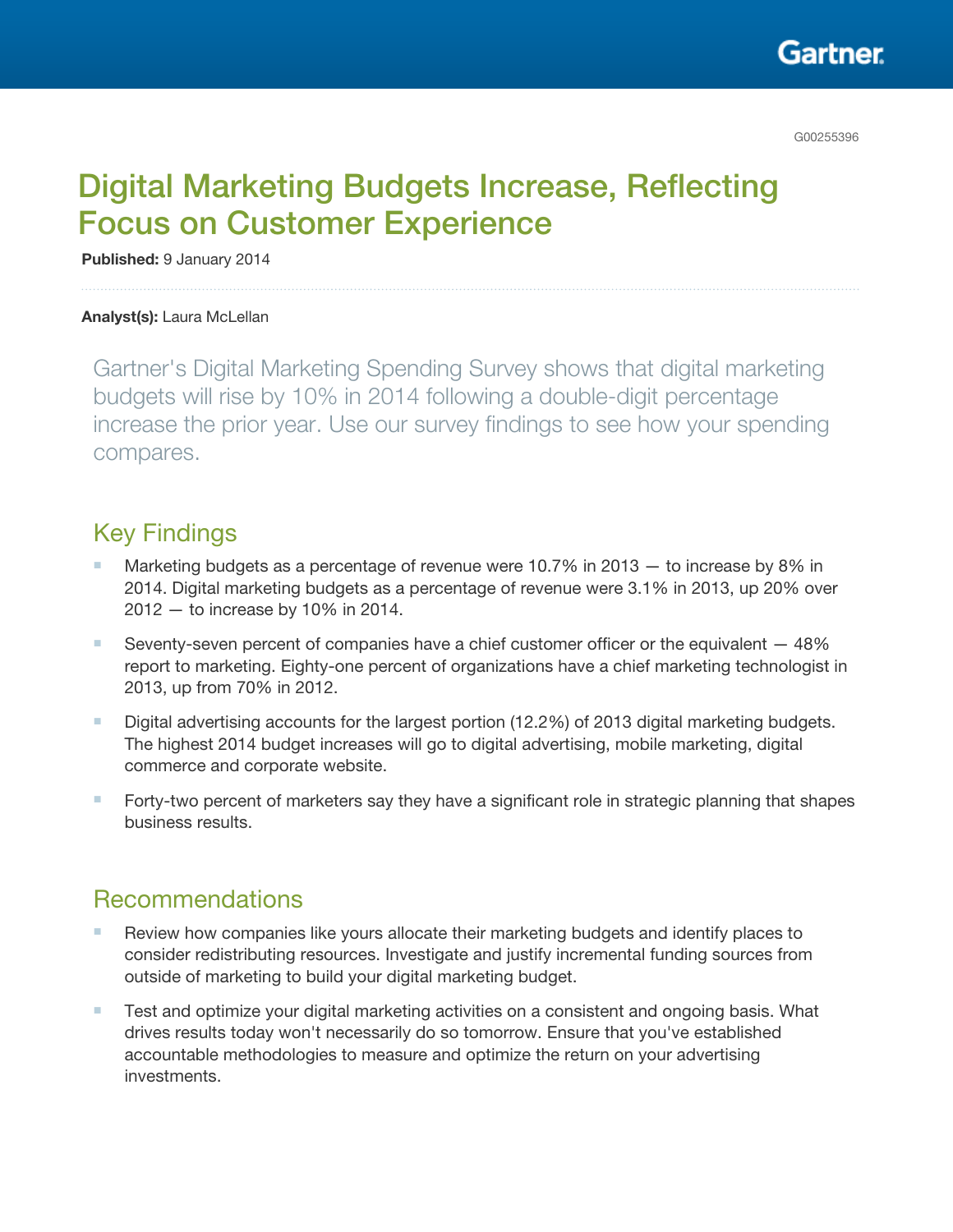**Gartner.** 

- Add the equivalent of a chief marketing technologist if you don't have one. Address the role requirements and ensure you have the talent on staff to address them.
- Identify who in your company is responsible for customer experience and establish a strong relationship and formal collaboration regime with digital marketing.

### Table of Contents

| Seventy-Seven Percent of Companies Have a Chief Customer Officer or Equivalent6                   |
|---------------------------------------------------------------------------------------------------|
|                                                                                                   |
| Digital Advertising Accounts for the Largest Portion (12.2%) of 2013 Digital Marketing Budgets 8  |
| Highest 2014 Budget Increases Will Go to Digital Advertising, Mobile Marketing, Digital Commerce  |
|                                                                                                   |
| Forty-Two Percent of Marketers Say They Have a Significant Role in Strategic Planning That Shapes |
|                                                                                                   |
|                                                                                                   |
|                                                                                                   |
|                                                                                                   |
|                                                                                                   |
|                                                                                                   |
|                                                                                                   |
| Chief Customer Officer (Customer Engagement, Experience or Advocacy) 14                           |
|                                                                                                   |
|                                                                                                   |
|                                                                                                   |
|                                                                                                   |

### List of Figures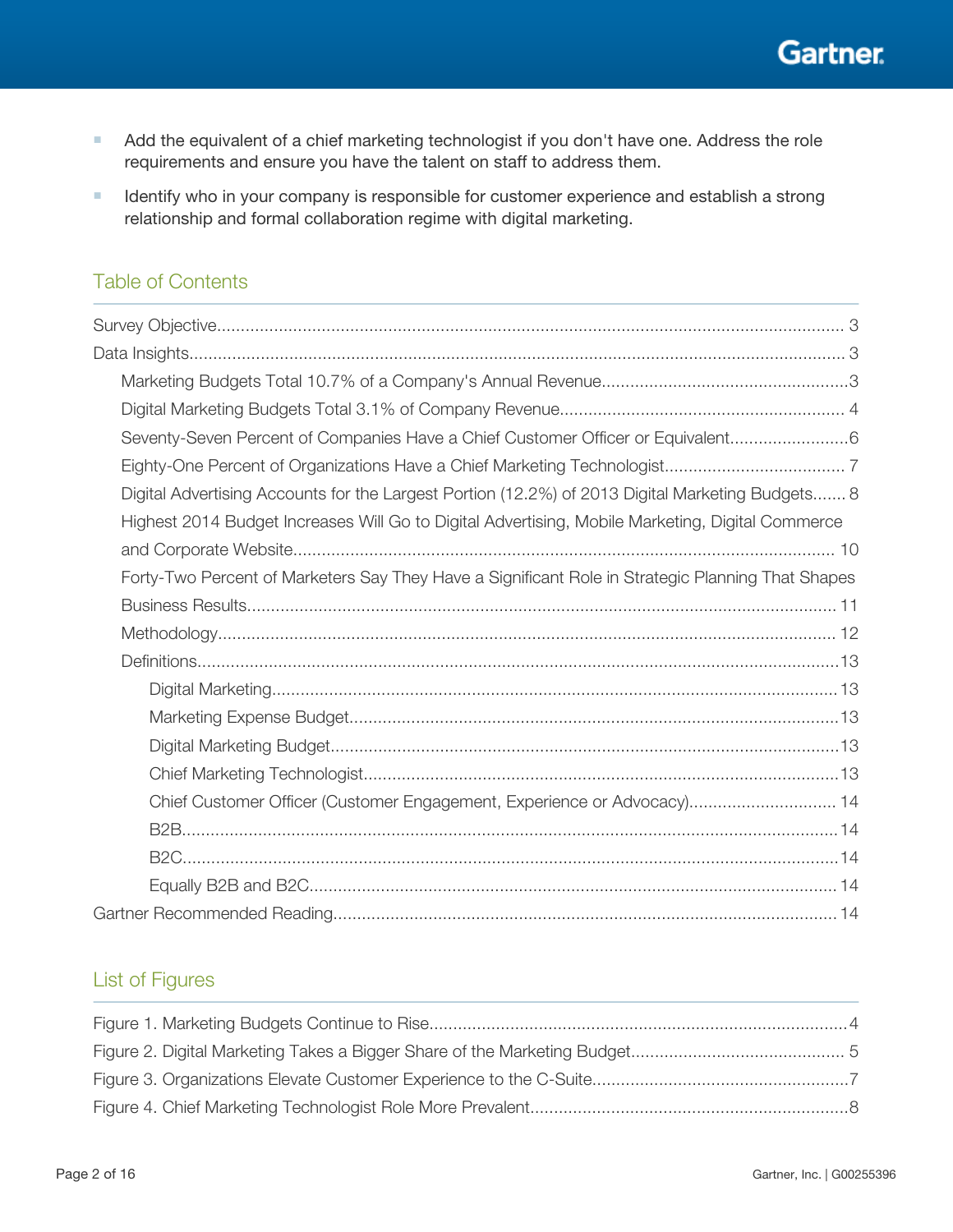# Gartner

<span id="page-2-0"></span>

# Survey Objective

Two major objectives of the 2014 Digital Marketing Spending Survey:

- Gain insight about current spending patterns and future priorities, from marketing and other business leaders responsible for digital marketing.
- Examine trends as compared with the 2013 survey trends.

To answer budget and functional questions:

- How much is being spent on digital marketing and on what?
- What roles are the marketing function playing and how are they changing?

# Data Insights

Marketing leaders have secured bigger budgets to define markets, develop offerings, and attract, acquire and retain customers. And digital marketing is taking a larger share of the marketing budget. In fact, annual digital marketing operating budgets will total 3.1% of a company's revenue in 2013, a 20% increase over 2012. Use our seven key findings to benchmark your marketing budgets and roles; review our recommendations to enhance your digital marketing efforts.

### Marketing Budgets Total 10.7% of a Company's Annual Revenue

Companies will spend an average of 10.7% of their annual 2013 revenue on overall marketing activities; these expenses include salaries, and both traditional and digital marketing costs, as well as media (see Figure 1). This compares with the average 2012 marketing spending of 10.4% of company revenue (see "Key Findings From U.S. Digital Marketing Spending Survey, 2013").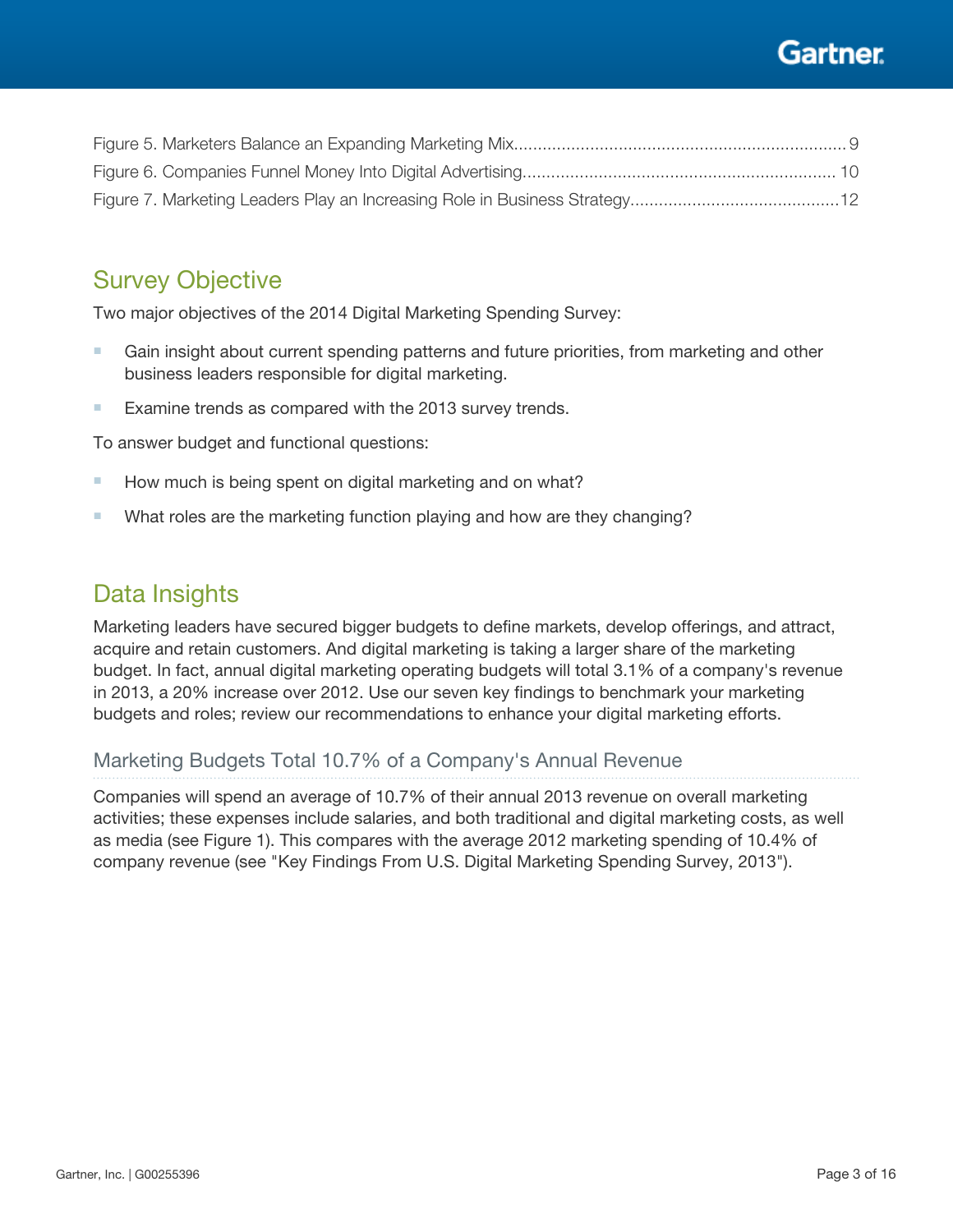

#### <span id="page-3-0"></span>Figure 1. Marketing Budgets Continue to Rise

**Q: What percentage of your organization's revenue is allocated to your total marketing expense budget for fiscal 2012 and 2013?** 

**Percentage of Revenue**





**Q: Compared with fiscal 2013, will your organization's total marketing expense budget decrease, stay the** 

**same or increase in fiscal 2014?** 

n = 285 for 2013; n = 203 for 2012

Source: Gartner (January 2014)

The range of spending for 2013 is wide  $-22\%$  of companies will spend less than 7% of revenue and 23% of companies will spend more than 15% of revenue on marketing. The net expected change for 2014 marketing budgets is plus 8%, which takes into account those planning to decrease, stay flat and increase. The average percentage of revenue for the 75 respondents with primarily B2B focus is 9.4%, the same as last year, with 17% reporting less than 3% of revenue and 21% reporting less than 15% of revenue.

Media companies will allocate a larger share of revenue to marketing expenditures (12.1%) in 2013 than other vertical industries. Retail companies plan the biggest relative increase in spending (12.3%) in 2014. The 80% of companies that have a chief marketing technologist plan to spend 11.6% of company revenue on marketing in 2013 as compared with 7.1% for the companies that do not have one.

A total of 54% of respondents said their marketing operating budgets will increase in 2014; 44% said their budgets will stay about the same; and only 2% are bracing for a budget decrease. More retail, government, and high-tech provider marketers plan a 2014 increase than other industries.

### Digital Marketing Budgets Total 3.1% of Company Revenue

Customers are transitioning to communicating and buying through digital channels. That means marketing spending is rapidly shifting to digital marketing. On average, annual digital marketing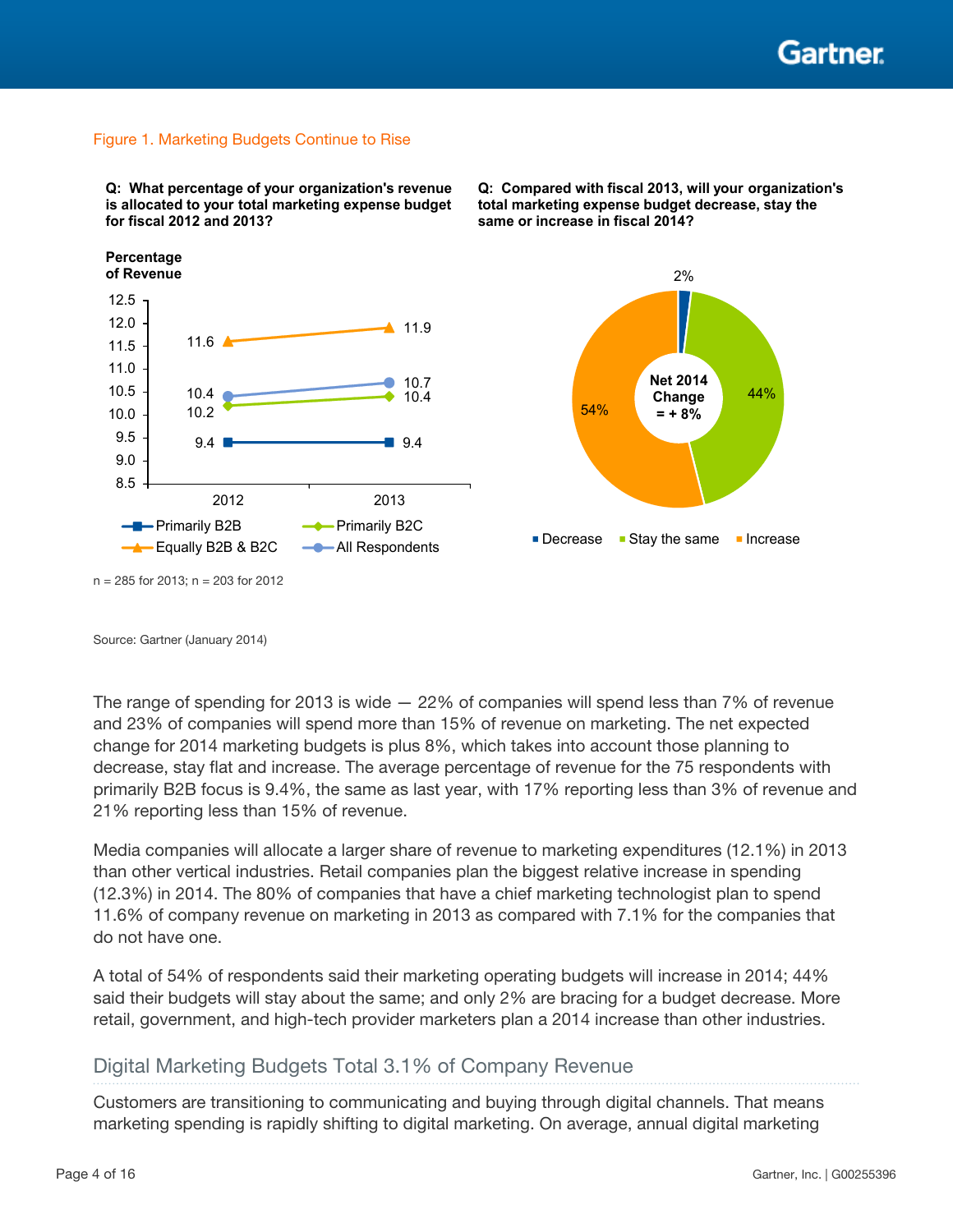Gartner

<span id="page-4-0"></span>operating budgets will represent 3.1% of a company's revenue in 2013, as compared with 2.6% in 2012, or a 20% increase. In fact, both total marketing budgets and spending on digital marketing activities have increased in 2013 (see Figure 2).

### Figure 2. Digital Marketing Takes a Bigger Share of the Marketing Budget

**Q: What percentage of your organization's revenue is allocated to your total digital marketing expense budget for fiscal 2012 and 2013?** 

**Q: Compared with fiscal 2013, will your organization's digital marketing expense budget decrease, stay the same or increase in fiscal 2014?**



n = 285 for 2013; n = 203 for 2012

Note: Digital marketing budget as a percentage of revenue is derived from two questions — "What percentage of your organization's revenue is allocated to your total marketing expense budget?" and "What percentage of your organization's total marketing expense budget is allocated to digital marketing?"

Source: Gartner (January 2014)

These budgets include personnel costs, contract labor, software-as-a-service, cross-charges from internal IT, and external marketing services such as agency creative services, search, website design, content creation and management, and social and mobile marketing.

Eleven percent of the marketers responding to our survey said they will spend more than half of their marketing budgets on digital activities in 2013 versus only 3% in 2012. Digital marketing represents an average of 28.5% of the total marketing budget in 2013, as compared with 25.5% in 2012. Comparing Findings 1 and 2, B2B focused marketers are shifting spend to digital from traditional marketing; while B2C are both shifting spend and increasing it.

A total of 58% of respondents said their digital marketing budgets will increase in 2014; 40% said their budgets will stay about the same; only 2% plan a budget decrease. The net expected change for 2014 digital marketing budgets is 10%, which takes into account those planning to decrease,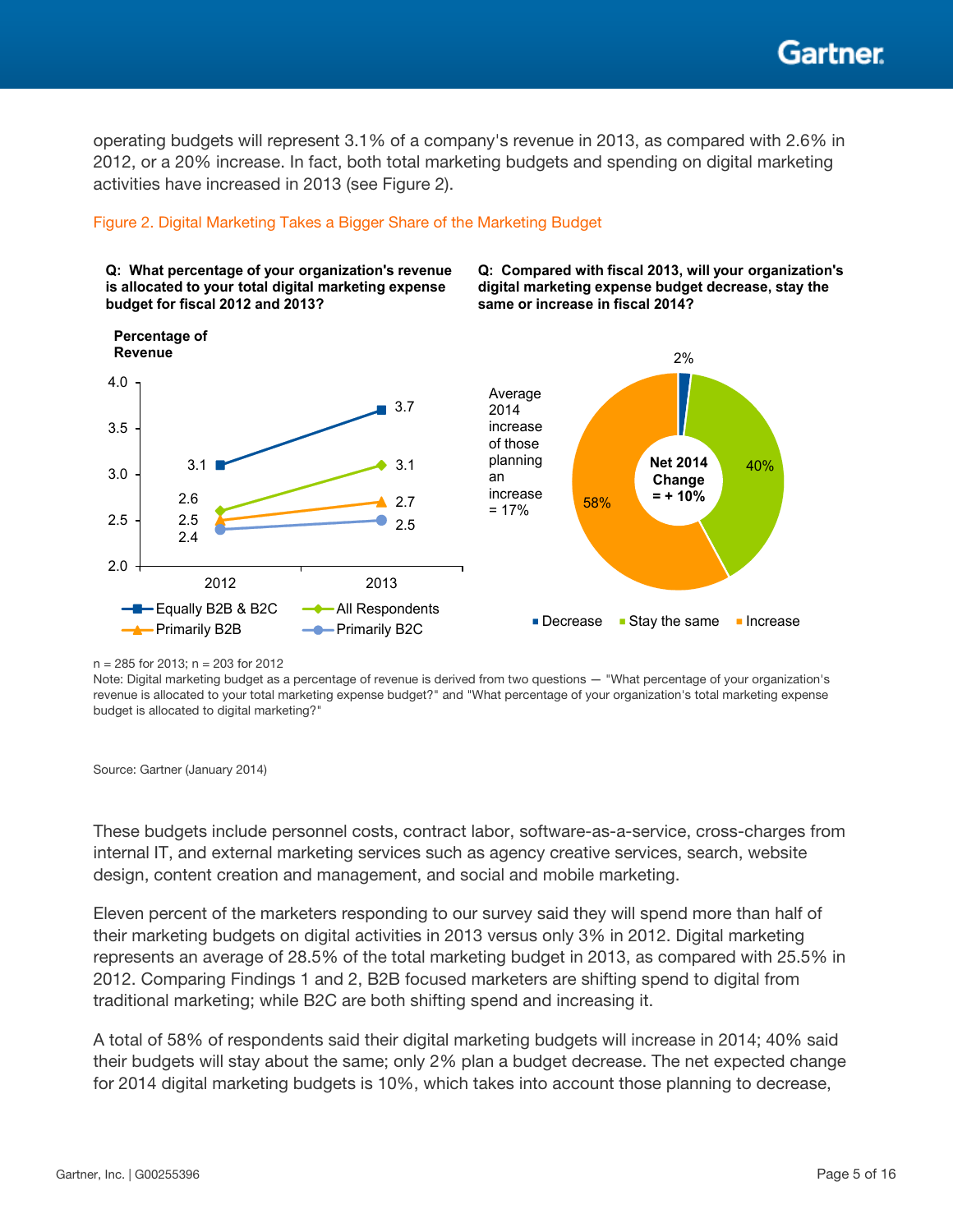<span id="page-5-0"></span>stay flat, and increase. For just the companies planning to increase their digital marketing budget in 2014, the average increase is 17%.

### Seventy-Seven Percent of Companies Have a Chief Customer Officer or Equivalent

Customer experiences with a brand or organization span many channels, both online and off. Customer touchpoints include your website, mobile app, social profiles, directory listings, on-site search, email interactions, communities, call center and more.

Customers have also come to expect consistent experiences, no matter where an interaction initially takes place. Enter the role of chief customer officer, which goes by many titles, including chief of customer engagement, experience or advocacy officer. The Chief Customer Officer Council defines the role this way: "An executive that provides the comprehensive and authoritative view of the customer and creates corporate and customer strategy at the highest levels of the company to maximize customer acquisition, retention, and profitability."

At B2B companies, 60% of the respondents said the role reports to the CEO rather than the CMO (see Figure 3). However, there are advantages to the role reporting to the CMO. Digital marketers already make customer engagements and experiences top priorities. Marketers have responsibility for customer acquisition and retention. And marketing is measured primarily on revenue, profitability and retention, according to our research.

Marketing, sales and customer service responsibilities are blurring the more the customers are in charge of their own path through the buying cycle and beyond. This means you and your team should plan to support, if not lead, the CCO role. Note: Variations exist by industry.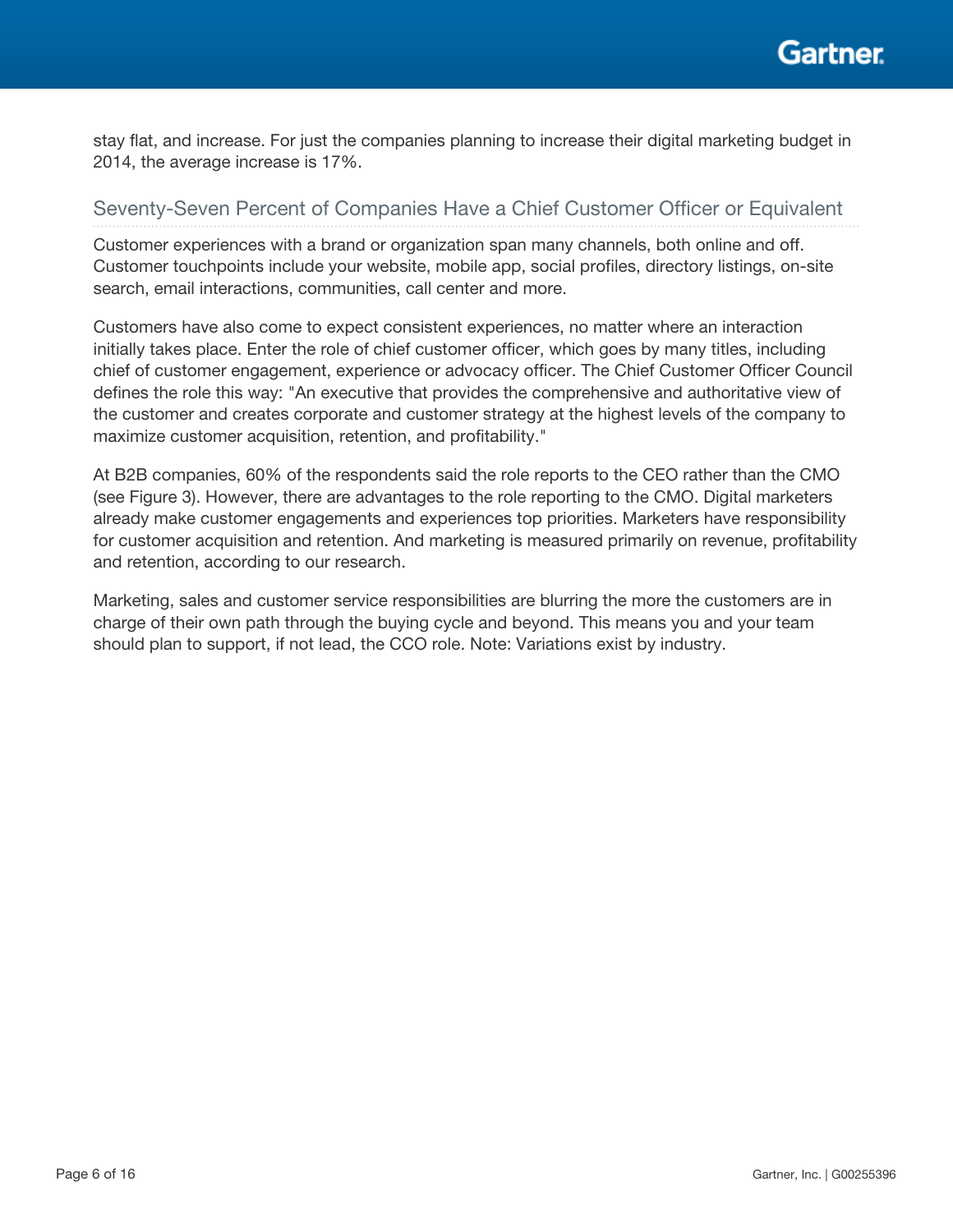#### <span id="page-6-0"></span>Figure 3. Organizations Elevate Customer Experience to the C-Suite

**Q: Please specify whether your organization presently has the equivalent of a Chief Customer Engagement, Experience, or Advocacy Officer along with where they report.**



 $n = 282$ 

Source: Gartner (January 2014)

### Eighty-One Percent of Organizations Have a Chief Marketing Technologist

Technology touches all aspects of marketing, especially digital techniques such as display advertising, email, search and mobile marketing. Traditionally, these roles have been handled by either digital marketing managers or specialists — with or without the support of IT leaders. Increasingly, marketers want to integrate programs to optimize their marketing mix and to get a better understanding of their customers. This requires a technology leader who understands the requirements and issues associated with joining together disparate data sources and technologies, and who has a vision for future marketing requirements (see "The Chief Marketing Technologist Role Emerges to Help the CMO Seize Business Advantage").

Of those marketers surveyed, 81% said they have a chief marketing technologist or the equivalent, up from 70% from last year (see Figure 4). In fact, two-thirds of respondents said the chief marketing technologist is responsible for aligning marketing technology with business goals. A total of 65% said the chief marketing technologist facilitates projects and communications between marketing and internal IT.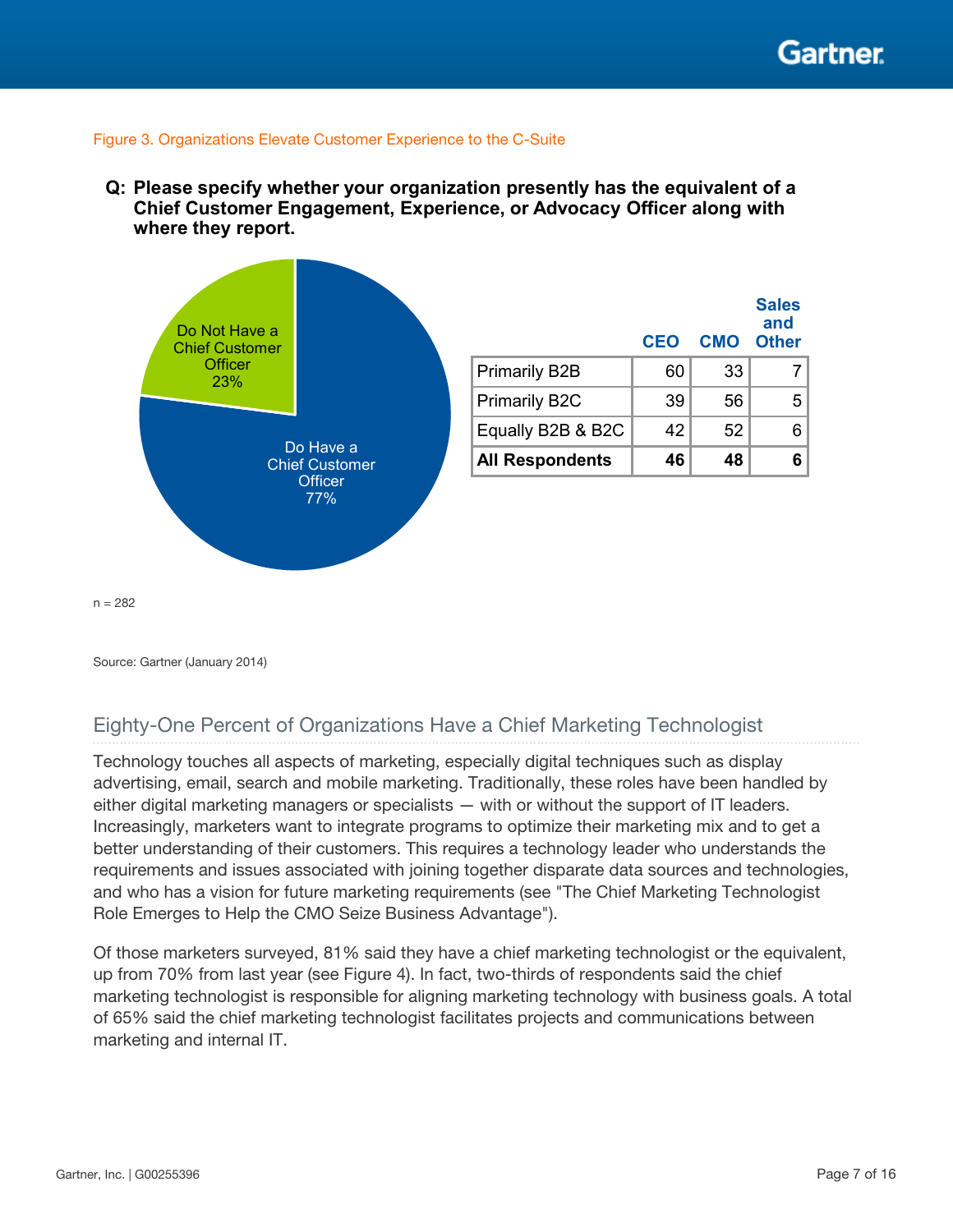### <span id="page-7-0"></span>Figure 4. Chief Marketing Technologist Role More Prevalent



**Q: Specify whether your organization presently has the equivalent of a Chief Marketing Technologist**

Source: Gartner (January 2014)

In an upcoming document about how the presence of a chief marketing technologist impacts marketing budgets, we show that organizations that have a chief marketing technologist have higher marketing, digital marketing, innovation, and marketing capital budgets in 2013 than companies that do not, and are planning higher increases in 2014.

# Digital Advertising Accounts for the Largest Portion (12.2%) of 2013 Digital Marketing Budgets

Marketing leaders support a diverse — and increasingly complex — marketing mix. As Figure 5 shows, they will allocate 12.2% — the biggest share of their digital marketing budget — to digital advertising in 2013, just as they did in 2012. Still, marketers wrestle with digital advertising's effectiveness. Industry associations, advertising agencies, media, technology, and metrics providers and brand advertisers are working to address this concern by improving attribution models and cracking down on phony Web traffic. The total digital advertising spending may be larger than 12.2% if advertising is also included in mobile and search marketing.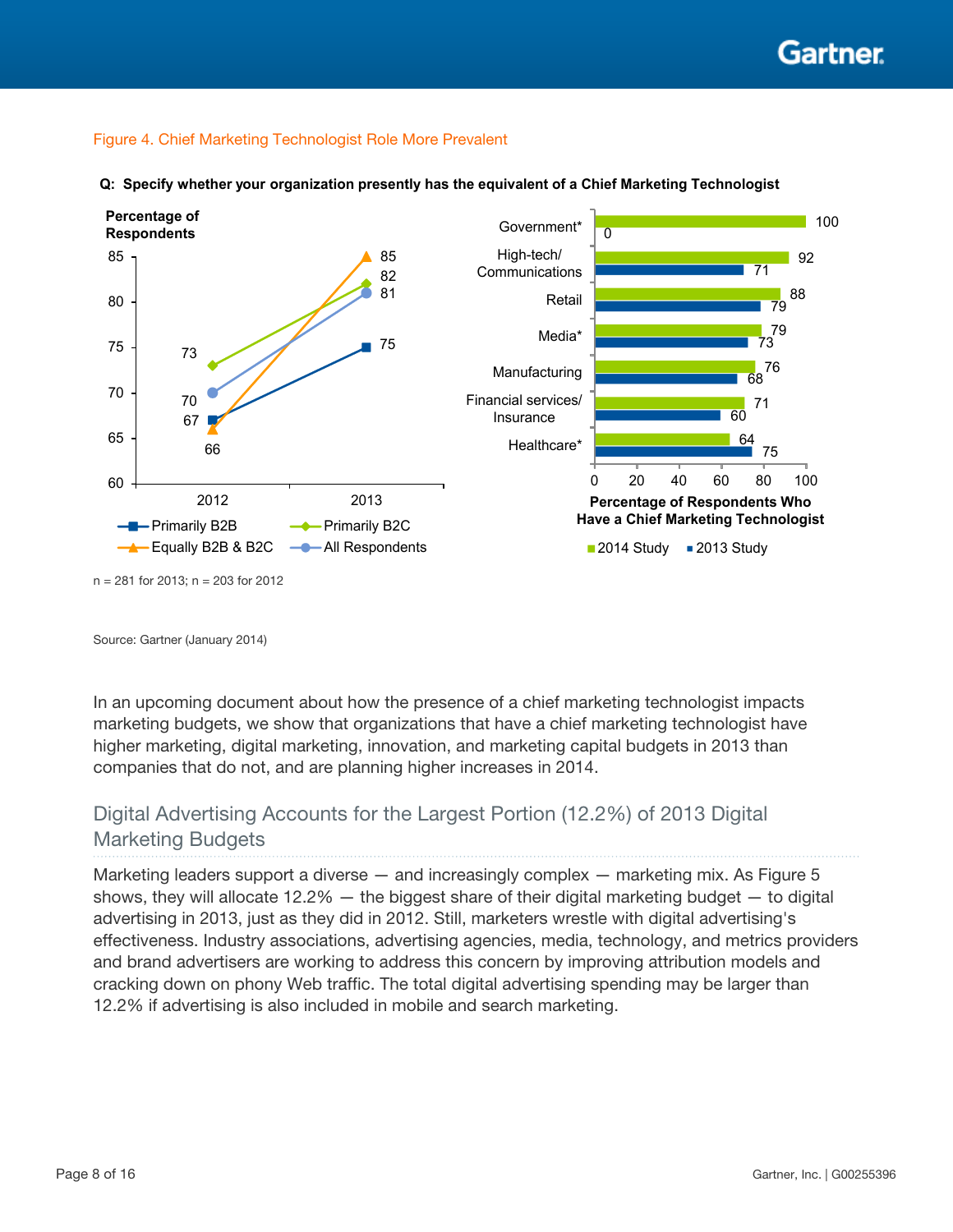### <span id="page-8-0"></span>Figure 5. Marketers Balance an Expanding Marketing Mix



**Q: How much of the 2013 digital marketing budget is your organization spending on each of the activities listed below?**

n = 200 (Those companies who maintain a separate digital marketing budget and excluding "don't know") Notes: May not add to 100% due to rounding.

Margins of error, based on a 95% confidence level, range from +/- 0.8% to +/-1.3%.

Source: Gartner (January 2014)

Design, development and maintenance of the corporate website accounts for the second largest share of digital marketing budgets. The increase of inbound marketing channels such as social networks, customer forums and the blogosphere has created more traffic — and focus — on the corporate website. Other Gartner research has shown that companies are still struggling to adapt their corporate website for mobile users.

Digital commerce, social marketing and mobile marketing — three activities that increasingly overlap — are closely tied for the third largest share of digital marketing budgets. The rise in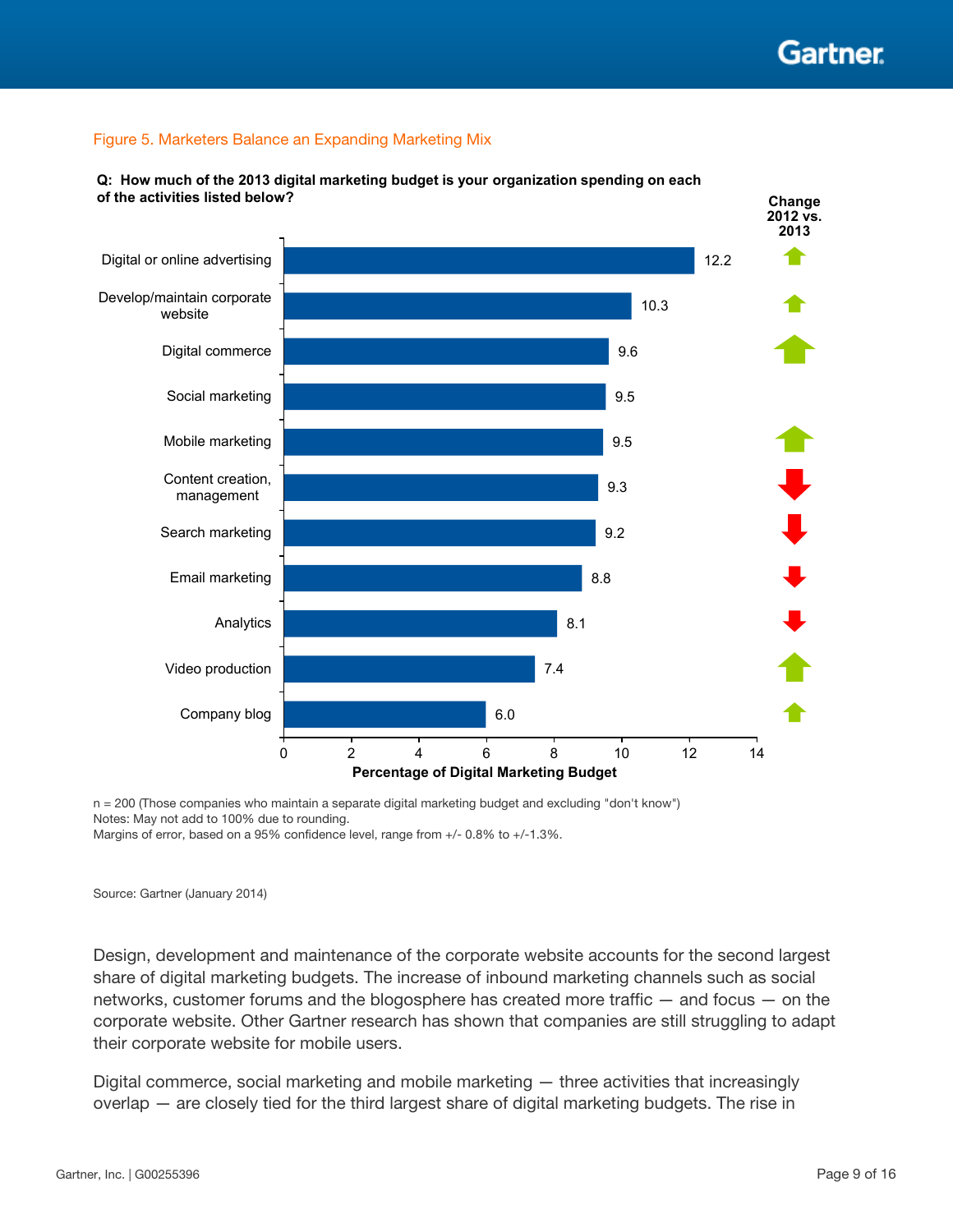

<span id="page-9-0"></span>spending on digital commerce is telling, because the actual phrasing of the question we posed was, "digital commerce (if marketing is primarily responsible for it)." The amount of the digital marketing budget allocated to digital commerce increased by 33% between 2012 and 2013. Marketing's involvement in digital commerce is explored in "Four Forces Elevate Marketing's Role in Digital Commerce."

Highest 2014 Budget Increases Will Go to Digital Advertising, Mobile Marketing, Digital Commerce and Corporate Website

Of the digital marketing activities with the highest planned budget increases in 2014, the top four are digital advertising, mobile marketing, digital commerce and the corporate website (see Figure 6).

Between 2012 and 2013, activities showing the highest increases as a percentage of digital marketing budgets are digital commerce, mobile marketing and video production. The largest decreases from 2012 spending are content creation and management, search marketing, email marketing and analytics.

Figure 6. Companies Funnel Money Into Digital Advertising



#### **Q: Which three digital marketing activity areas do you expect will increase the most in 2014? Most Notable Segments** (Percent who expect digital

| advertising to be highest increase)                                    |     |  |
|------------------------------------------------------------------------|-----|--|
| Media and advertising                                                  | 46% |  |
| Manufacturing                                                          | 37% |  |
| Primarily B2C focus                                                    | 35% |  |
| Decentralized digital<br>marketing organizations                       | 34% |  |
| Highest level of<br>marketing maturity                                 | 33% |  |
| Digital marketing fully<br>integrated into<br>marketing organization   | 30% |  |
| Respondents one level<br>from most senior executive<br>in organization | 30% |  |

#### $n = 135$

Base: Digital marketing budget will increase in 2014 (showing top four of 11 activities).

Source: Gartner (January 2014)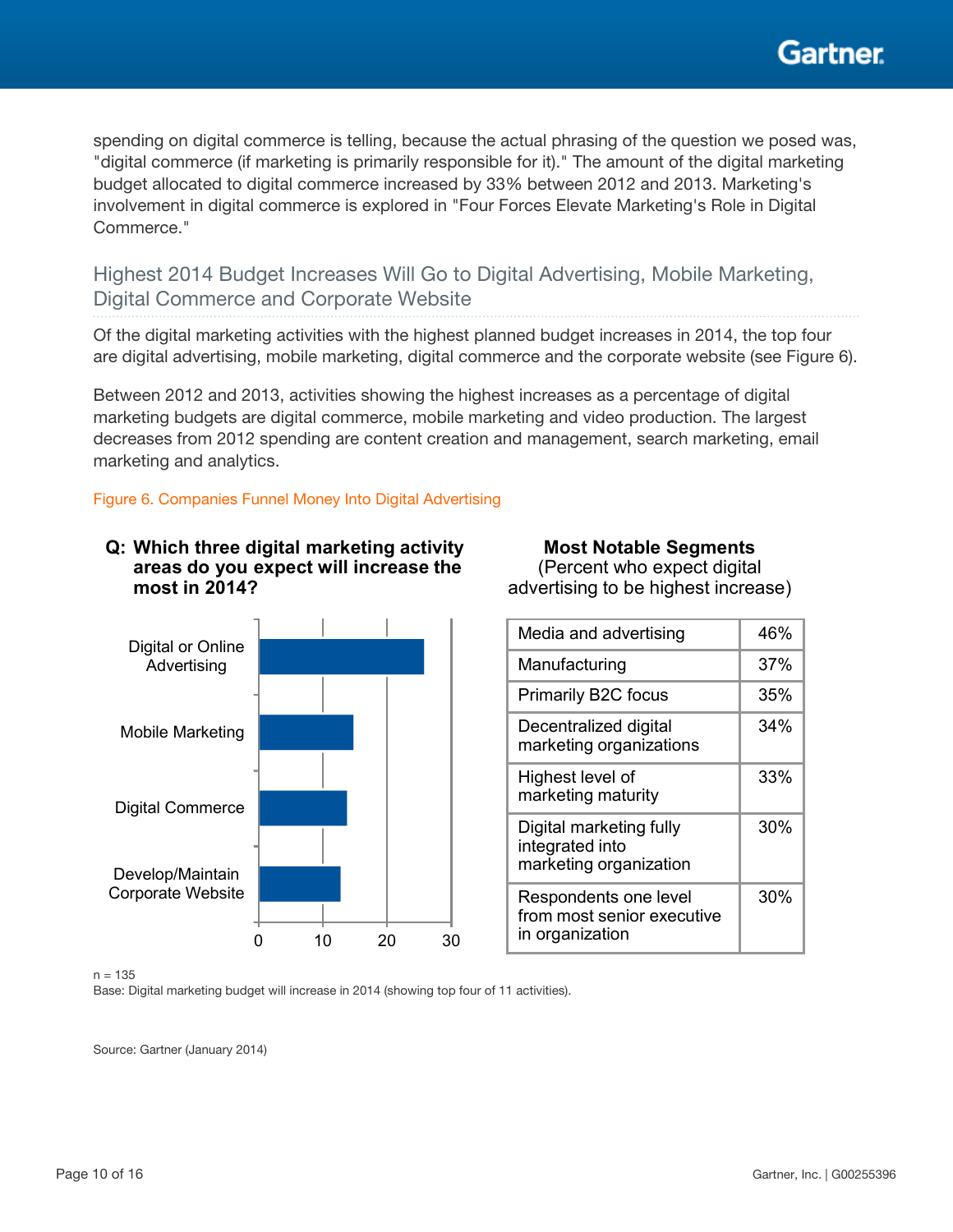<span id="page-10-0"></span>Expenditures for digital advertising will grow in 2014 as brands, ad agencies and publishers invest in ways to deliver more relevant advertising to people. Fueling this trend is the use of programmatic media, which allows you to target the audience you want and automate bidding rules for ads based on the business value they deliver.

In 2014, marketers plan to make long overdue expenditures for mobile marketing tools and techniques. Until now, many marketers have taken a cautious approach to mobile because it involves so many variables such as different operating systems, devices and carriers. Now that more than 50% of American adults are smartphone owners, marketers are compelled to develop mobile strategies that ensure their products and services can be found (and purchased) by consumers on the go (see "Survey Analysis: U.S. Mobile Marketing is Maturing").

# Forty-Two Percent of Marketers Say They Have a Significant Role in Strategic Planning That Shapes Business Results

In the 2014 survey, only 20% of all marketers report their role is limited to managing marketing communications and promotions. At the top end, 42% of all marketers say they participate in strategic planning and investment decisions that shape business results. Another 38% say their organizations embrace three of marketing's traditional four P's: product development, pricing, promotion and placement/distribution. The rise between the 2013 and 2014 survey comes from companies with B2C focus and those with an equal B2B and B2C focus, as shown in Figure 7. Digital marketing provides you with the tools and the data to take a seat at the business table, and to become an active participant in decisions about digital business strategy.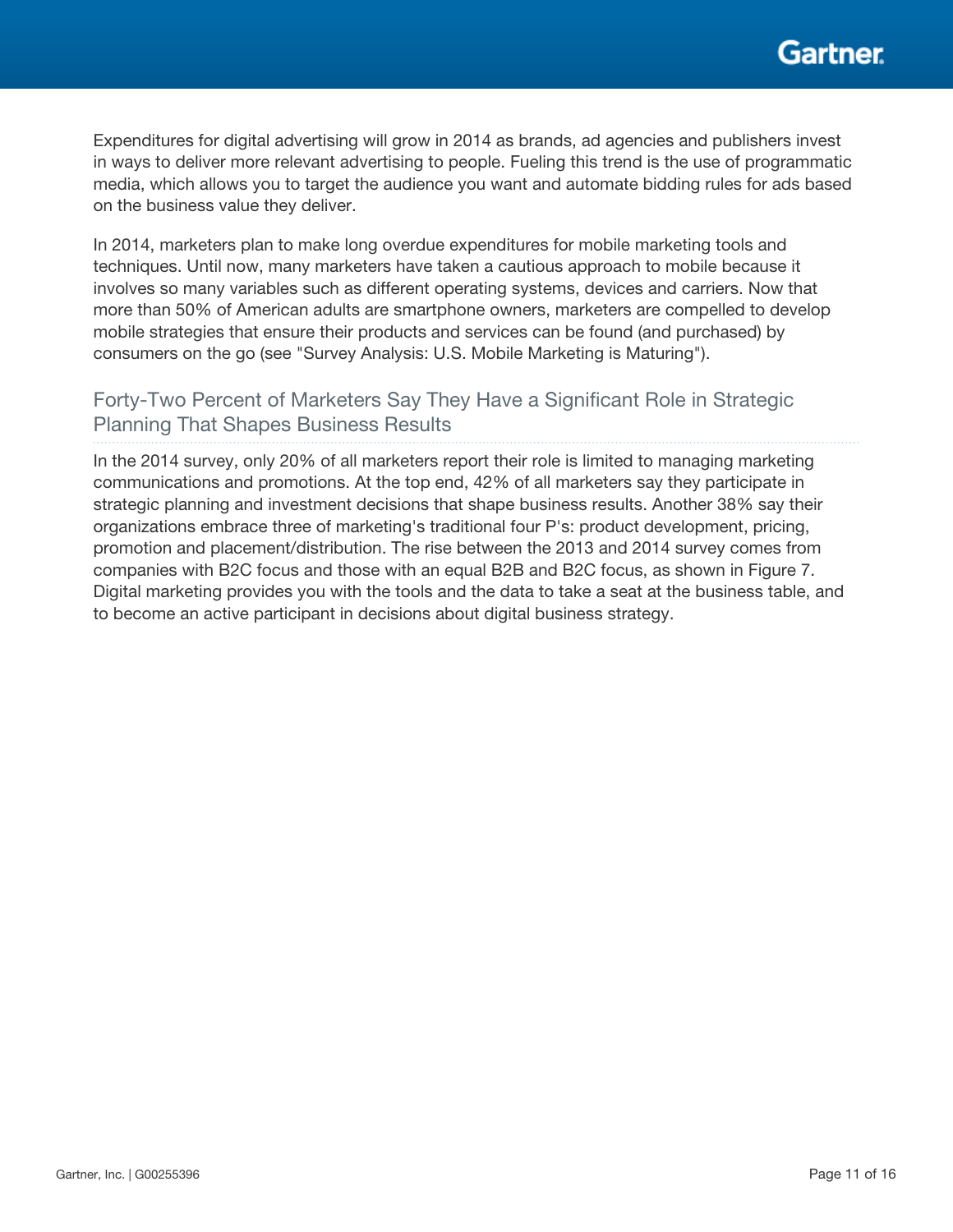### <span id="page-11-0"></span>Figure 7. Marketing Leaders Play an Increasing Role in Business Strategy



#### **Q: Which of the following statement best describes your organization's marketing maturity?**

2013 n = 285; 2012 n = 203

Note: 2013 survey did not include the words "including digital business strategy."

Source: Gartner (January 2014)

The four P's model has evolved to encompass other P's such as people and process to bring in customer experience focus. Over the past decade, digital marketers are finding that a focus on four C's is more relevant: customer, cost, convenience and conversation. Still, we asked a four P'sbased question because the continuum between tactical and strategic is best illustrated by asking about these responsibilities.

You and your team may have a limited or a boundless opportunity to uplevel the role of marketing in your organization, depending on company culture and executive management. Note that some companies have divided marketing into two equal functions: one responsible for promotion and communications; one for product development, management and strategy (plus, increasingly, digital commerce).

### Methodology

This report is based on a survey of 285 individuals located in the U.S., but answering mainly for their entire organization (only 21% reported U.S.-only data). Respondents represent organizations with more than \$500 million in annual revenue (average revenue \$4.4 billion). They came from eight industries: financial services and insurance, high-tech, communications, manufacturing, media, retail, government, and healthcare. The survey took place from July through September 2013.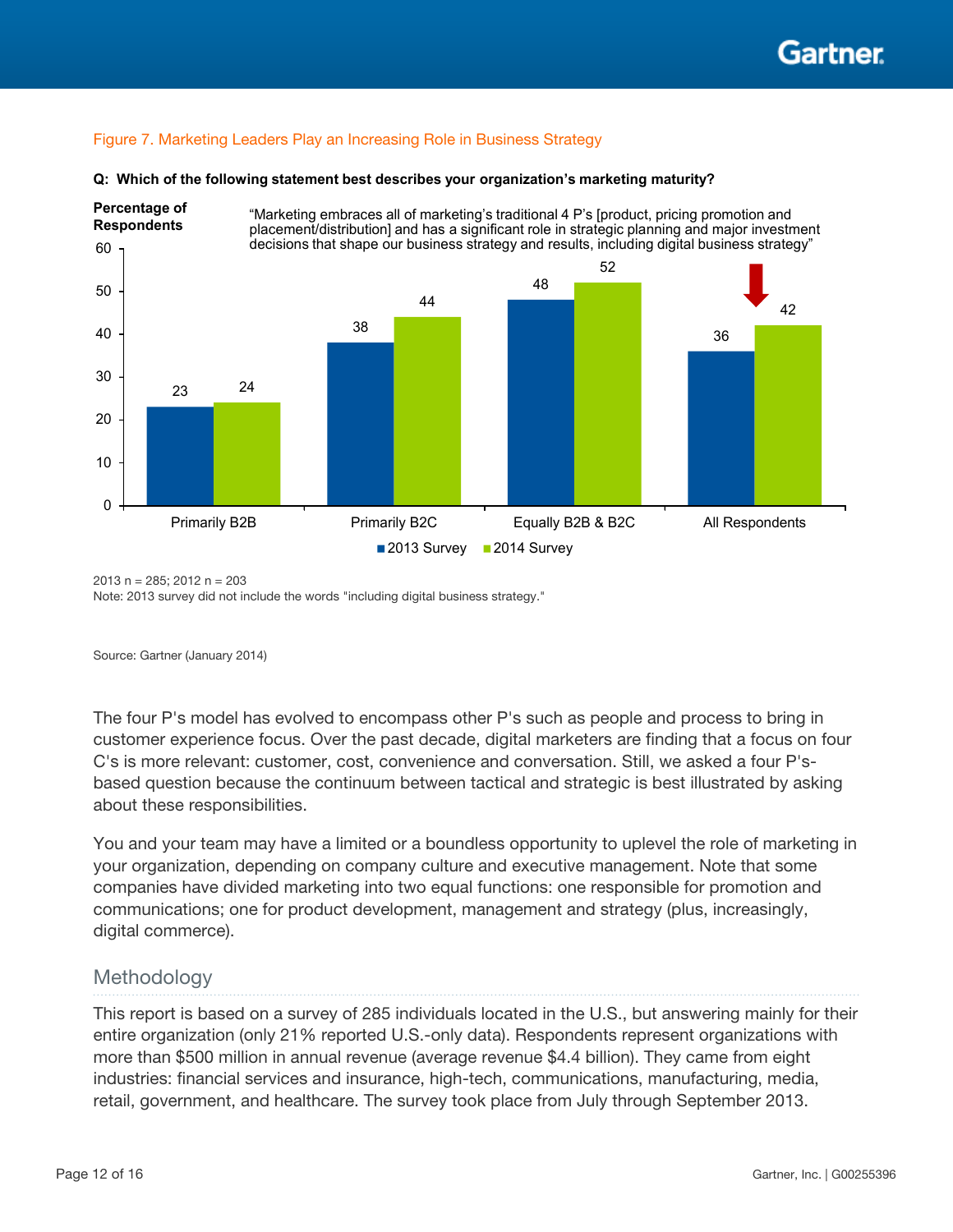

<span id="page-12-0"></span>Respondents were asked to provide information about types of digital marketing techniques used, as well as spending on digital marketing such as labor, external service providers and marketing applications. They were responsible for decisions on digital marketing budgets for new revenue growth opportunities, improved customer experience, integrated channel marketing, brand enhancement or digital commerce.

The survey was conducted using a combination of online and telephone survey efforts. It was developed by Gartner analysts familiar with digital marketing, and was reviewed, tested and administered by Gartner's Research Data Analytics team. Quotas were set by vertical industry, organization size and respondent role. The results of this study are representative of the respondent base and not all digital marketers.

### **Definitions**

### Digital Marketing

Gartner defines digital marketing as a set of techniques, enabled by technology, which allows marketing to improve its processes to engage in a dynamic conversation with people who are influencers and buyers, and ultimately target, acquire and retain customers. It includes the ability to interactively communicate with customers through electronic channels, such as the Web, email, smart devices such as phones and tablets, and mobile applications. The four most recognized techniques of digital marketing are social, mobile, analytics and digital commerce.

### Marketing Expense Budget

This is the anticipated annual costs, such as expenses, spent on marketing — for example salaries, advertising, research, campaigns, marketing consultants or agencies, and marketing software purchased as a service or the depreciation and maintenance costs of capitalized marketing software. It doesn't include capital expenditure budget, such as for marketing software or infrastructure, to run it.

### Digital Marketing Budget

This includes personnel costs (salaries and fringe benefits) for badged employees, contract labor, software as a service, and external marketing services. Examples of external marketing services include digital advertising, search marketing, analytics services, website design, and mobile app development. It does not include capital to purchase software or the infrastructure to run it on.

### Chief Marketing Technologist

The chief marketing technologist is the equivalent of a chief technology officer and CIO. This person is dedicated to marketing, familiar with all kinds of marketing software, data and analytics, social and mobile platforms, content marketing, Web mechanics, and digital advertising networks.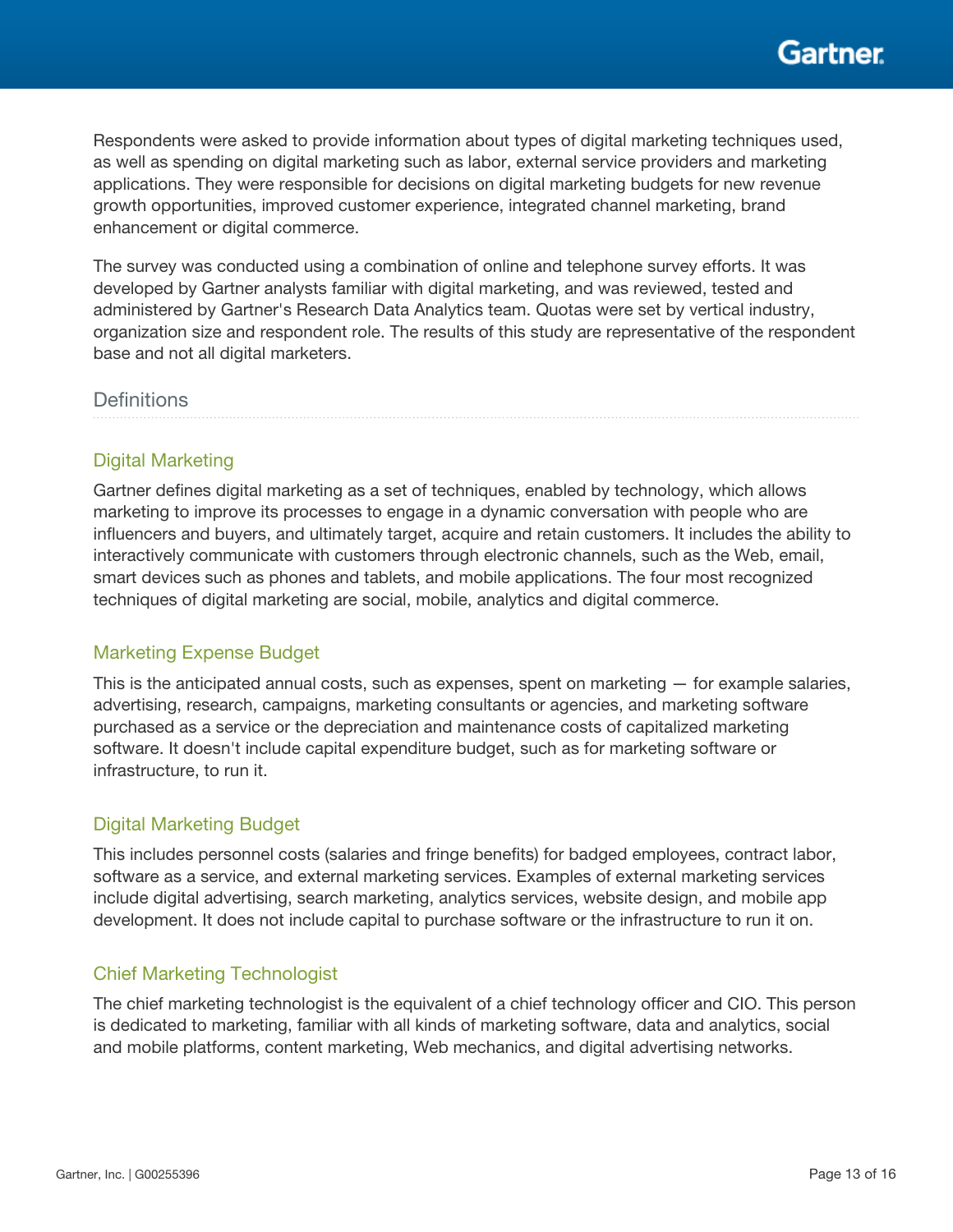

### <span id="page-13-0"></span>Chief Customer Officer (Customer Engagement, Experience or Advocacy)

The chief customer officer is the executive responsible in customer-centric companies for the total relationship with an organization's customers at all touchpoints.

### B2B

B2B refers to commerce transactions between businesses, such as between a manufacturer and a wholesaler or retailer. For example, automotive manufacturers purchase tires in a B2B transaction between companies. For purposes of this survey, we asked respondents whether their organization's customer focus was primarily B2B.

### B2C

Refers to commerce transactions between a business and a consumer. For example, an automotive manufacturer sells its finished product to an individual car buyer in a B2C transaction. For purposes of this survey, we asked respondents whether their organization's customer focus was primarily B2C.

### Equally B2B and B2C

Some businesses sell equally to businesses and to consumers. Communications service providers, for example, may have one business unit that sells to business and another that sells directly to consumers (example: AT&T's sale of phone services). For purposes of this survey, we asked respondents whether their organization's customer focus was equally B2B and B2C.

# Gartner Recommended Reading

*Some documents may not be available as part of your current Gartner subscription.*

"Presentation of Key Findings From U.S. Data-Driven Marketing Survey, 2013"

"Survey Analysis: U.S. Mobile Marketing Is Maturing"

"Key Findings From Gartner's Survey on Measuring Digital Marketing, 2013"

"Key Findings From Gartner's Social Marketing Survey, 2013"

"How Progressive Companies Budget for and Manage Digital Marketing"

### **Evidence**

Data was collected in August and September 2013, using a combination of online and telephone survey efforts. It came from 285 individuals located in the U.S., but responding mainly for their entire organization (only 12% reported U.S.-only data). Annual company revenue needed to be more than \$500 million (the average revenue was \$4.4 billion). Respondents came from eight industries: financial services and insurance, high-tech, communications, manufacturing, media,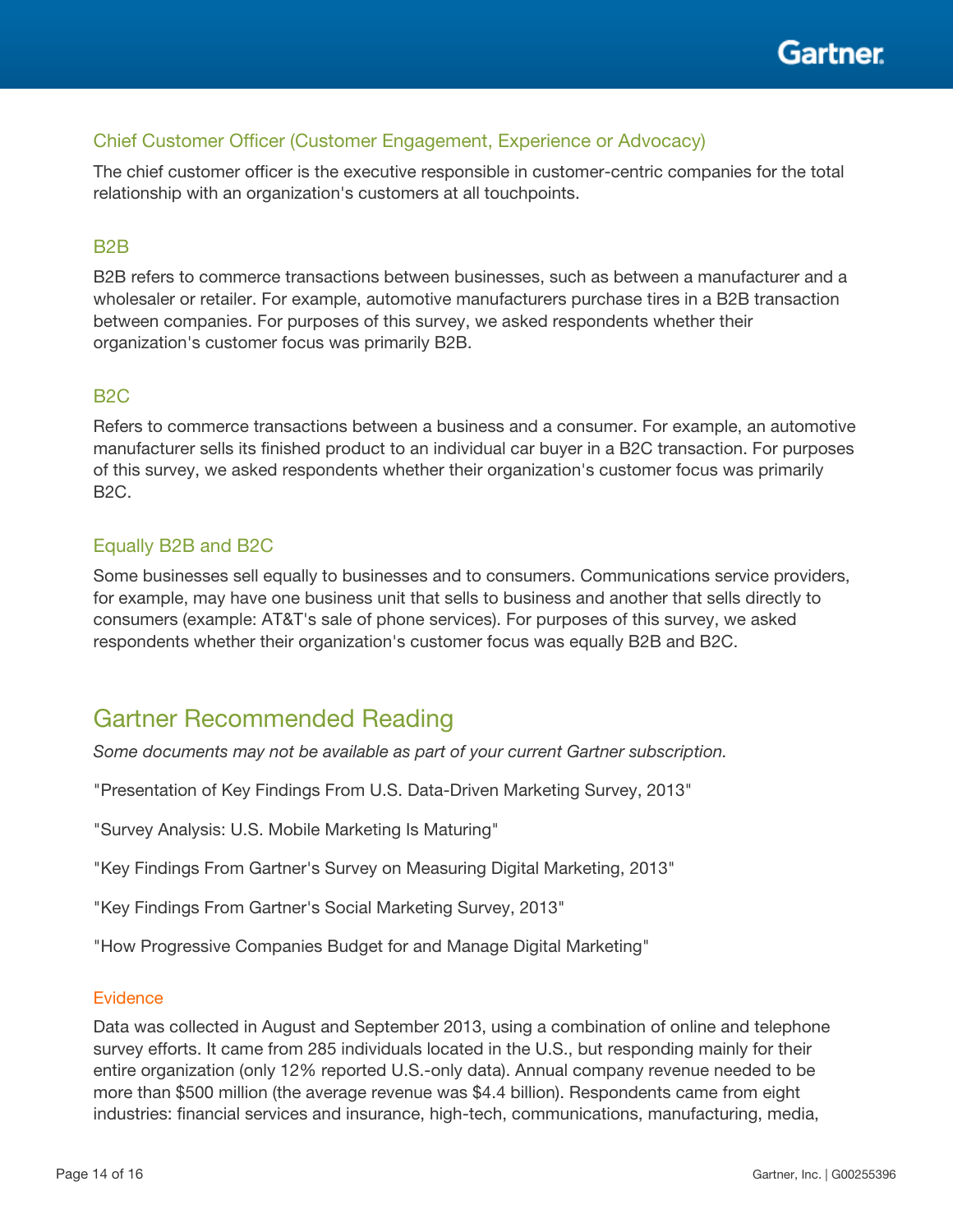

retail, government, and healthcare. They were screened for knowledge about their company's digital marketing strategy, activities and spending. Details on the methodology used to collect and analyze the data can be found in the Methodology section of the report.